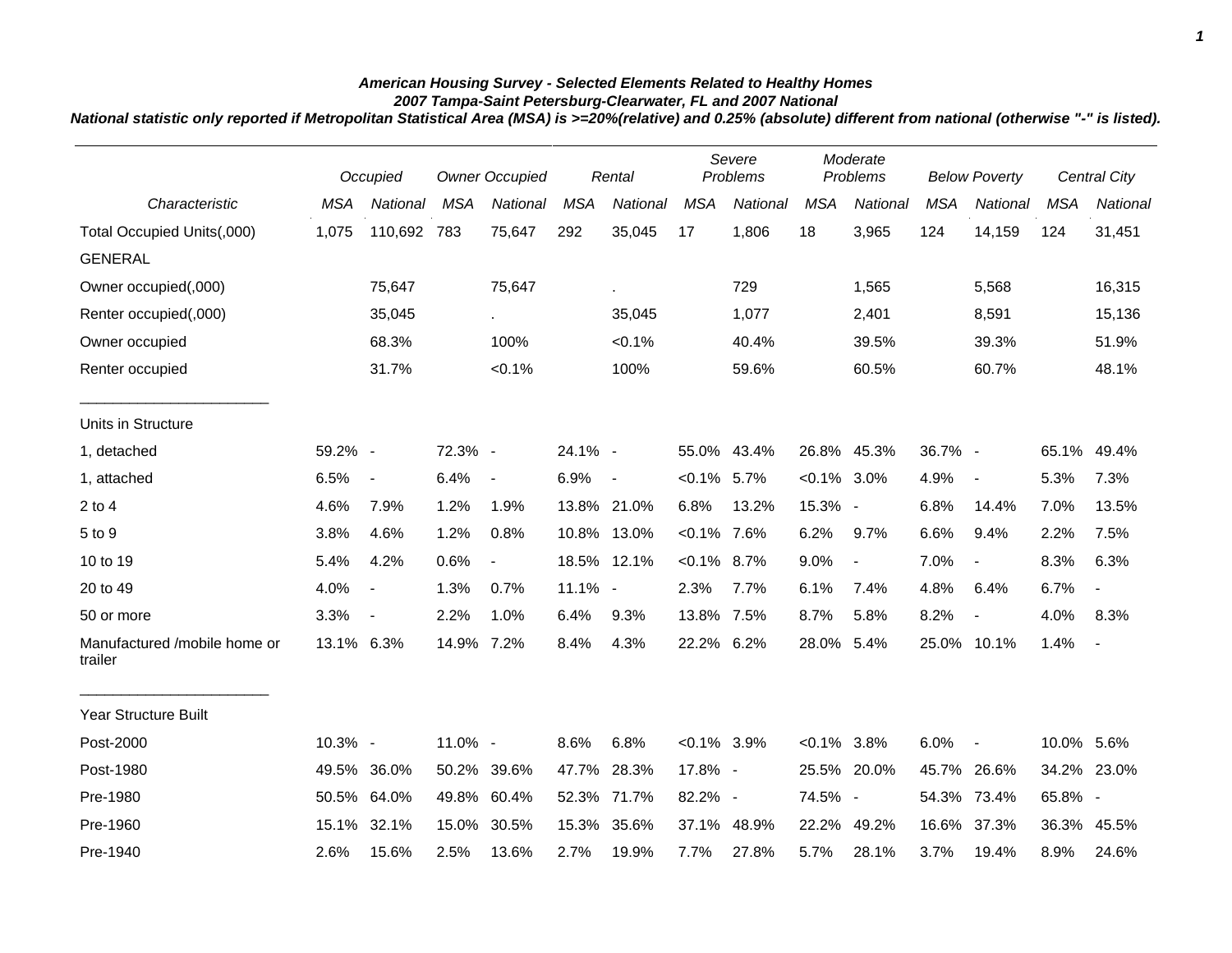|                                                        |         | Occupied                 | <b>Owner Occupied</b> |                          | Rental         |                          | Severe<br>Problems |                 | Moderate<br>Problems |                          | <b>Below Poverty</b> |                          | Central City  |                 |
|--------------------------------------------------------|---------|--------------------------|-----------------------|--------------------------|----------------|--------------------------|--------------------|-----------------|----------------------|--------------------------|----------------------|--------------------------|---------------|-----------------|
| Characteristic                                         | MSA     | National                 | MSA                   | National                 | <b>MSA</b>     | National                 | <b>MSA</b>         | National        | <b>MSA</b>           | National                 | <b>MSA</b>           | National                 | <b>MSA</b>    | National        |
| Foundation (for 1-unit not<br>manufactured)            |         |                          |                       |                          |                |                          |                    |                 |                      |                          |                      |                          |               |                 |
| 1-Unit not manufactured(,000)                          | 707     | 77,517                   | 616                   | 66,554                   | 90             | 10,963                   | 10                 | 887             | 5                    | 1,916                    | 51                   | 6,602                    | 87            | 17,830          |
| With a basement under all of<br>house                  | 0.2%    | 33.1%                    | 0.2%                  | 34.6%                    |                | $< 0.1\%$ 24.1%          |                    | $< 0.1\%$ 31.3% | $< 0.1\%$            | 15.8%                    |                      | $< 0.1\%$ 26.9%          |               | $< 0.1\%$ 32.8% |
| With a basement under part of<br>house                 | 0.1%    | 10.7%                    | 0.1%                  | 11.3%                    | $< 0.1\%$ 7.1% |                          |                    | $< 0.1\%$ 10.7% |                      | $< 0.1\%$ 10.4%          | $< 0.1\%$ 8.1%       |                          | $<0.1\%$ 8.1% |                 |
| With a crawl space                                     | 7.1%    | 23.3%                    | 6.0%                  | 22.5%                    | 14.8%          | 28.8%                    | 28.3% -            |                 | 20.7%                | 48.5%                    | 14.5%                | 29.7%                    | 14.4%         | 22.0%           |
| On a concrete slab                                     | 91.0%   | 31.5%                    | 92.2%                 | 30.4%                    | 82.9%          | 38.1%                    | 65.9%              | 24.2%           | 67.0%                | 20.6%                    | 84.3%                | 32.7%                    | 81.8%         | 35.9%           |
| In some other way                                      | 1.7%    | $\blacksquare$           | 1.6%                  | 1.3%                     | 2.3%           | $\overline{\phantom{a}}$ | 5.7%               | 3.0%            | 12.3%                | 4.7%                     | 1.1%                 | 2.7%                     | 3.8%          | 1.2%            |
| <b>EXTERIOR</b>                                        |         |                          |                       |                          |                |                          |                    |                 |                      |                          |                      |                          |               |                 |
| <b>External Building Conditions (non</b><br>multiunit) |         |                          |                       |                          |                |                          |                    |                 |                      |                          |                      |                          |               |                 |
| Sagging roof                                           | 1.7%    | 2.3%                     | 1.2%                  | 1.9%                     | 4.5%           | $\overline{\phantom{a}}$ | $< 0.1\%$ 8.4%     |                 | 21.0%                | 14.2%                    | 5.2%                 | $\sim$                   | 2.3%          |                 |
| Missing roofing material                               | 7.3%    | 4.7%                     | 7.0%                  | 4.4%                     | 8.9%           | 6.4%                     | 9.2%               | 11.3%           | 17.3% -              |                          | 6.7%                 | $\overline{\phantom{a}}$ | 9.7%          | 5.1%            |
| Hole in roof                                           | 1.4%    | $\overline{\phantom{a}}$ | 1.2%                  |                          | 2.4%           | 3.4%                     | $< 0.1\%$          | 10.9%           | 7.8%                 | 12.5%                    | 0.9%                 | 3.4%                     | 2.4%          |                 |
| Missing bricks, siding, other<br>outside wall material | 1.6%    | 2.6%                     | 1.0%                  | 2.1%                     | 5.1%           | $\overline{\phantom{a}}$ |                    | $< 0.1\%$ 12.9% | 17.3%                | 13.3%                    | 4.0%                 | 5.6%                     | 3.7%          |                 |
| Sloping outside walls                                  | 0.9%    | 1.4%                     | 0.7%                  | 1.1%                     | 2.2%           | 3.6%                     | $< 0.1\%$ 8.5%     |                 | 9.6%                 | $\overline{\phantom{a}}$ | 2.0%                 | 3.1%                     | 1.7%          |                 |
| Boarded up windows                                     | 1.3%    | 1.0%                     | 1.0%                  | $\overline{\phantom{a}}$ | 3.2%           | 2.2%                     | 6.5%               | $\blacksquare$  | 15.6% 5.7%           |                          | 3.0%                 | $\overline{\phantom{a}}$ | 2.4%          | 1.5%            |
| Broken windows                                         | 2.8%    | 3.6%                     | 2.9%                  | $\overline{\phantom{a}}$ | 2.4%           | 7.5%                     |                    | 21.9% 15.5%     |                      | 24.1% 15.4%              | 3.5%                 | 7.8%                     | 3.1%          | 4.3%            |
| Bars on windows                                        | 4.0%    |                          | 3.6%                  |                          | 6.9%           | 5.0%                     | $< 0.1\%$ 6.4%     |                 | 9.6%                 |                          | 5.1%                 | 6.5%                     | 19.6%         | 10.2%           |
| Foundation crumbling or has open 1.5%<br>crack or hole |         | 2.6%                     | 1.3%                  | 2.2%                     | 3.3%           | 4.9%                     | 12.0% 8.7%         |                 |                      | 22.0% 12.8%              | 2.9%                 | 4.3%                     | 2.5%          | $3.4\%$         |
| None of the above                                      | 82.9% - |                          | 83.8% -               |                          | 77.8% -        |                          | 65.1% -            |                 | 58.8% -              |                          | 79.8% -              |                          | 66.9% -       |                 |
| None of the above(excluding bars) 85.5% -              |         |                          | 86.2% -               |                          | $81.5\% -$     |                          | 65.1% -            |                 | 58.8% -              |                          | 82.4% -              |                          | 79.6% -       |                 |
| Water Leakage During Last 12<br>Months                 |         |                          |                       |                          |                |                          |                    |                 |                      |                          |                      |                          |               |                 |

*2*

 $\overline{\phantom{0}}$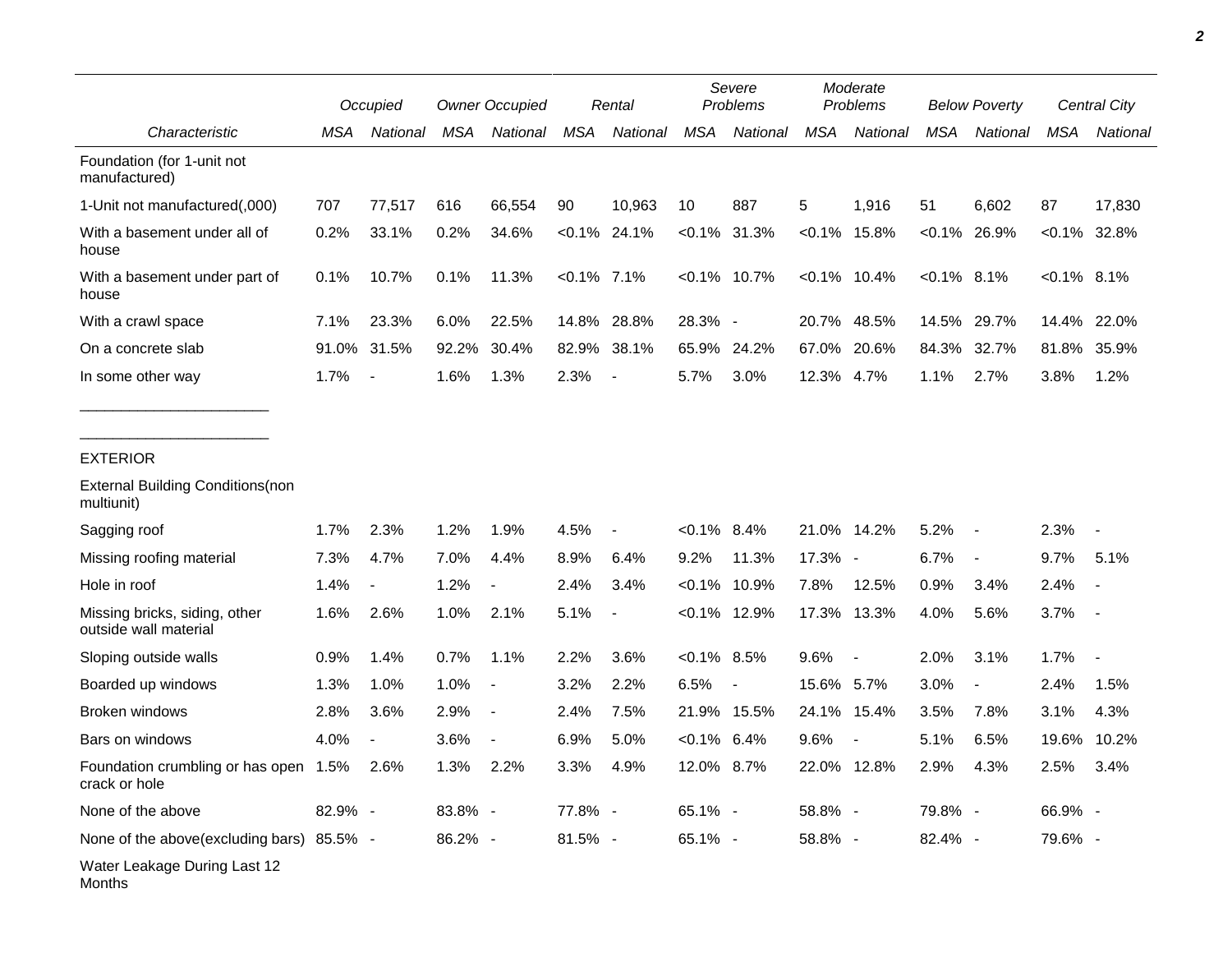|                                         |           | Occupied                 |            | <b>Owner Occupied</b>    |            | Rental                   |                | Severe<br>Problems |                | Moderate<br>Problems     |            | <b>Below Poverty</b>     |                | Central City             |  |
|-----------------------------------------|-----------|--------------------------|------------|--------------------------|------------|--------------------------|----------------|--------------------|----------------|--------------------------|------------|--------------------------|----------------|--------------------------|--|
| Characteristic                          | MSA       | National                 | <b>MSA</b> | National                 | <b>MSA</b> | National                 | <b>MSA</b>     | National           | MSA            | National                 | <b>MSA</b> | National                 | <b>MSA</b>     | National                 |  |
| With leakage from outside<br>structure  | 4.8%      | 10.4%                    | 4.7%       | 10.9%                    | 5.1%       | 9.2%                     | 11.0%          | 19.0%              | 26.3% -        |                          | 5.2%       | 9.8%                     | 7.0%           | 10.8%                    |  |
| Roof                                    | 3.7%      | 5.0%                     | 3.8%       | 5.1%                     | 3.4%       | 4.6%                     | 7.9%           | 11.8%              | 23.0% -        |                          | 4.3%       | 5.4%                     | 5.8%           | $\overline{\phantom{a}}$ |  |
| <b>Basement leak</b>                    | $< 0.1\%$ | 3.8%                     | <0.1%      | 4.6%                     | $< 0.1\%$  | 1.9%                     | $< 0.1\%$      | 4.4%               | $<0.1\%$ 7.3%  |                          | $< 0.1\%$  | 2.3%                     | <0.1%          | 3.6%                     |  |
| Walls, closed windows, or doors<br>leak | 1.0%      | 1.8%                     | 0.8%       | 1.5%                     | 1.5%       | 2.5%                     | 7.0%           | $\blacksquare$     | 8.9%           | $\overline{\phantom{a}}$ | 1.2%       | 2.2%                     | 1.4%           | 2.2%                     |  |
| Other or Unknown exterior Leak          | 0.5%      | 1.1%                     | 0.4%       | 1.1%                     | 0.6%       | 1.3%                     | 3.6%           | 1.9%               | $< 0.1\%$ 3.3% |                          | 1.4%       | $\sim$                   | $< 0.1\%$ 1.4% |                          |  |
| <b>INTERIOR</b>                         |           |                          |            |                          |            |                          |                |                    |                |                          |            |                          |                |                          |  |
| Damage                                  |           |                          |            |                          |            |                          |                |                    |                |                          |            |                          |                |                          |  |
| Holes in floors                         | 1.1%      | $\overline{\phantom{a}}$ | 0.8%       | $\overline{\phantom{a}}$ | 2.0%       | $\overline{\phantom{a}}$ | 6.5%           | 8.7%               | 26.6% 9.7%     |                          | 1.2%       | 2.7%                     | 1.2%           |                          |  |
| Open cracks or holes                    | 3.0%      | 4.8%                     | 2.3%       | 3.7%                     | 5.0%       | 7.2%                     | 16.3% -        |                    |                | 43.3% 31.3%              | 3.1%       | 8.0%                     | 4.2%           | 6.4%                     |  |
| Broken plaster or peeling paint         | 1.3%      | 2.0%                     | 1.1%       | 1.4%                     | 1.7%       | 3.2%                     | 6.7%           | 10.4%              | 21.2% -        |                          | 0.9%       | 3.7%                     | 1.7%           | 3.1%                     |  |
| Water Leakage During Last 12<br>Months  |           |                          |            |                          |            |                          |                |                    |                |                          |            |                          |                |                          |  |
| With leakage from inside structure 7.2% |           | $\overline{\phantom{a}}$ | 6.1%       | $\blacksquare$           | 10.0% -    |                          | 6.8%           | 17.6%              |                | 40.5% 25.5%              | 6.8%       | 10.2%                    | $11.1\%$ -     |                          |  |
| Fixtures backed up or overflowed        | 1.6%      | 2.2%                     | 1.4%       | 1.8%                     | 2.1%       | 3.0%                     | $< 0.1\%$ 5.1% |                    | 8.9%           | $\overline{\phantom{a}}$ | 0.5%       | 3.0%                     | 3.3%           | 2.6%                     |  |
| Pipes leaked                            | 3.3%      | $\blacksquare$           | 3.3%       | $\blacksquare$           | 3.3%       | 5.1%                     |                | $< 0.1\%$ 10.0%    | 18.6%          | 13.4%                    | 2.4%       | 5.0%                     | 5.7%           | 4.0%                     |  |
| Broken water heater                     | 1.0%      | $\blacksquare$           | 0.8%       | $\overline{\phantom{a}}$ | 1.7%       | 0.9%                     | $< 0.1\%$ 1.3% |                    | 6.7%           | 2.4%                     | 0.8%       | $\overline{\phantom{a}}$ | 2.5%           | 0.7%                     |  |
| Other or Unknown                        | 2.3%      | $\blacksquare$           | 1.5%       | $\overline{\phantom{a}}$ | 4.4%       | 3.0%                     | 6.8%           | 5.0%               | 24.9% 8.3%     |                          | 4.1%       | 2.5%                     | 2.8%           | $\overline{\phantom{a}}$ |  |
| Rodents                                 |           |                          |            |                          |            |                          |                |                    |                |                          |            |                          |                |                          |  |
| Signs of rats in last 3 mon.            | 1.0%      |                          | 0.8%       | 0.6%                     | 1.3%       |                          | 3.4%           | 5.4%               | 9.3%           | 3.7%                     | 2.2%       | 1.6%                     | 1.3%           |                          |  |
| Signs of mice in last 3 mon.            | 0.6%      | 5.5%                     | 0.4%       | 5.3%                     | 1.2%       | 6.0%                     |                | $< 0.1\%$ 12.8%    | 3.4%           | 12.5%                    | 0.9%       | 8.2%                     | 1.7%           | 5.6%                     |  |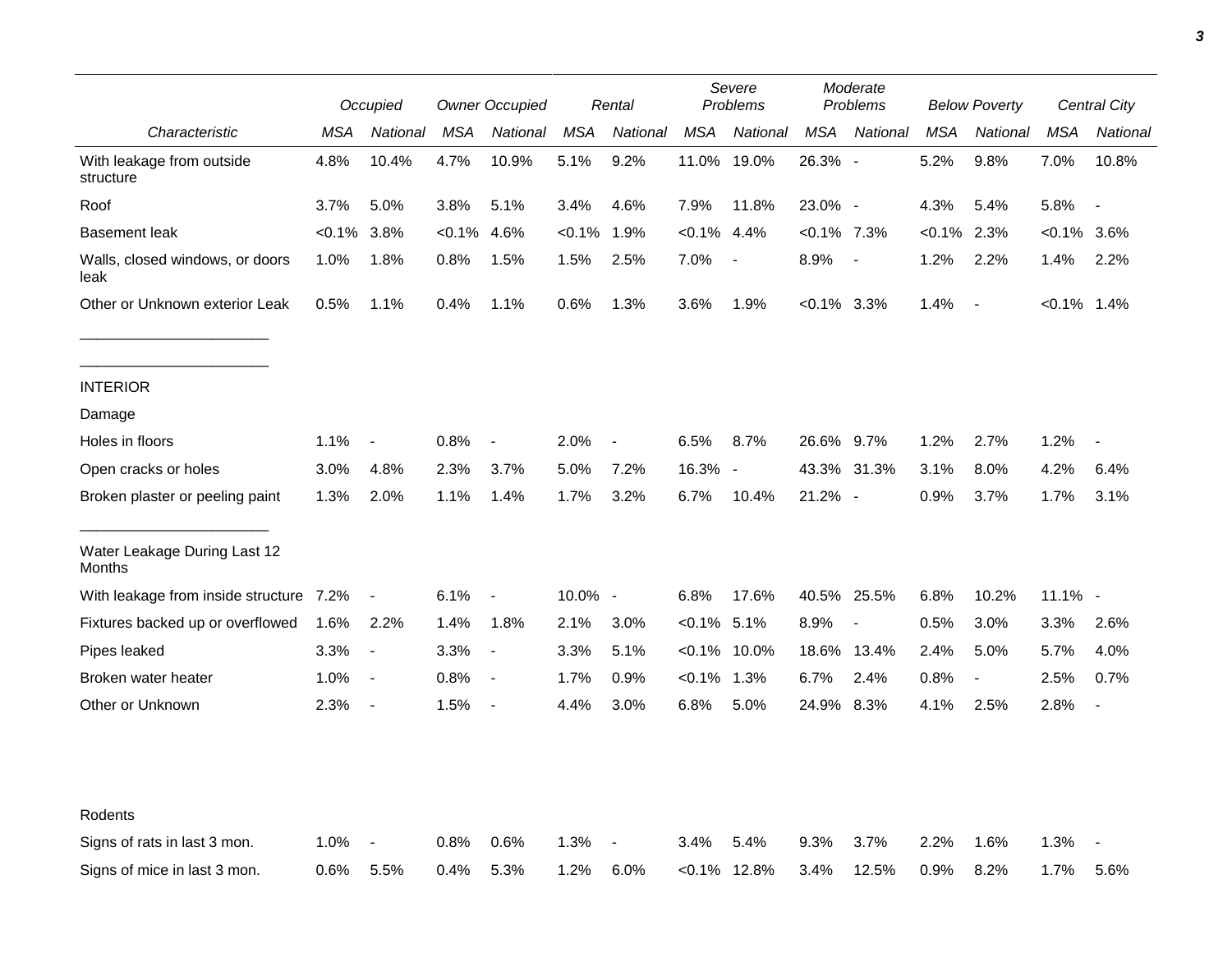|                                                           |                | Occupied                 |                | <b>Owner Occupied</b> |                | Rental                   |                | Severe<br>Problems |                | Moderate<br>Problems     |                | <b>Below Poverty</b>     |                | <b>Central City</b> |
|-----------------------------------------------------------|----------------|--------------------------|----------------|-----------------------|----------------|--------------------------|----------------|--------------------|----------------|--------------------------|----------------|--------------------------|----------------|---------------------|
| Characteristic                                            | <b>MSA</b>     | National                 | <b>MSA</b>     | National              | <b>MSA</b>     | National                 | <b>MSA</b>     | National           | <b>MSA</b>     | National                 | <b>MSA</b>     | National                 | <b>MSA</b>     | National            |
| Signs of rodents, not sure which<br>kind in last 3 mon.   | 0.5%           | $\blacksquare$           | 0.5%           | 0.3%                  | 0.4%           | 0.7%                     | $< 0.1\%$      | 3.0%               | 6.4%           | 1.5%                     | 0.4%           |                          | 1.0%           | 0.7%                |
| Electrical                                                |                |                          |                |                       |                |                          |                |                    |                |                          |                |                          |                |                     |
| No electrical wiring                                      | $< 0.1\%$ -    |                          | $< 0.1\%$ 0.1% |                       | $< 0.1\%$ -    |                          | $< 0.1\%$ 2.4% |                    | $< 0.1\%$      | $0.0\%$                  | $< 0.1\%$ 0.1% |                          | $< 0.1\%$ -    |                     |
| Exposed wiring                                            | 0.8%           | $\blacksquare$           | 0.6%           | $\sim$                | 1.3%           | $\overline{\phantom{a}}$ | $< 0.1\%$      | 3.0%               | 6.1%           | 1.9%                     | 1.3%           | $\overline{\phantom{a}}$ | 0.9%           | 1.2%                |
| Rooms without electric outlets                            | 1.0%           | 1.3%                     | 1.0%           | $\overline{a}$        | 0.9%           | 1.8%                     | 3.3%           | 7.8%               | 3.0%           | $\overline{\phantom{a}}$ | 0.5%           | 2.4%                     | $< 0.1\%$      | 1.6%                |
| Fuses/breakers blown in last 3<br>mon.                    | 7.3%           | 9.2%                     | 8.0%           | $\sim$                | 5.2%           | 9.2%                     | 15.9% -        |                    | 17.3% -        |                          | 5.7%           | 7.8%                     | 6.2%           | 9.7%                |
| Sanitation                                                |                |                          |                |                       |                |                          |                |                    |                |                          |                |                          |                |                     |
| Lacking complete kitchen facilities                       | 0.7%           | 1.6%                     | 0.3%           |                       | 1.6%           | 4.1%                     | $< 0.1\%$ 8.9% |                    | 42.1% -        |                          | 0.8%           | 3.6%                     | 0.4%           | 2.8%                |
| Lacking some or all plumbing<br>facilities                | 1.2%           | $\overline{\phantom{a}}$ | 1.3%           | 0.7%                  | 1.0%           | 2.0%                     | 74.9% -        |                    | $< 0.1\%$ 0.0% |                          | 1.6%           | 2.4%                     | 1.8%           | $\sim$              |
| Water not safe to drink                                   | 14.0%          | $8.1\%$                  | 13.8%          | 6.5%                  | 14.5% -        |                          | 14.2% -        |                    | 22.2%          | 13.8%                    | 13.5% -        |                          | 16.8%          | 10.0%               |
| Water stoppage in last 3 mon.                             | 4.7%           | 3.4%                     | 4.8%           | 2.9%                  | 4.4%           | $\overline{\phantom{a}}$ | 7.0%           | 8.9%               | 10.9% 6.3%     |                          | 8.1%           | 3.9%                     | 2.6%           | 3.4%                |
| No flush toilets working some time 1.9%<br>in last 3 mon. |                | $\blacksquare$           | 1.4%           | 1.1%                  | 3.1%           | 3.9%                     | $< 0.1\%$ 7.4% |                    | 22.2%          | 9.9%                     | 2.9%           | 4.1%                     | 3.8%           | 2.6%                |
| With sewage disposal breakdowns 1.1%<br>in last 3 mon.    |                | $\sim$                   | 1.0%           | $\sim$ $-$            | 1.3%           | 1.7%                     | $< 0.1\%$ 3.9% |                    | 6.2%           | 3.9%                     | $< 0.1\%$ 1.7% |                          | 1.6%           | $\sim$ $-$          |
| Septic tank, cesspool, chemical<br>toilet                 |                | 13.0% 20.0%              | 15.7% 25.8%    |                       | 5.8%           | 7.6%                     |                | 10.7% 15.1%        | 8.0%           | 17.6%                    | 17.9% -        |                          | $< 0.1\%$ 1.2% |                     |
| With septic tank or cesspool<br>breakdowns in last 3 mon. | $< 0.1\%$ 0.3% |                          | $< 0.1\%$ 0.3% |                       | $< 0.1\%$ 0.2% |                          | $< 0.1\%$ 1.3% |                    | $< 0.1\%$ 0.3% |                          | $< 0.1\%$ 0.3% |                          | $< 0.1\%$ -    |                     |

## HEATING/FUEL

Main Heating Equipment Warm-air furnace 26.2% 62.9% 25.0% 67.4% 29.3% 53.2% 36.3% 44.3% 32.6% 39.7% 30.4% 56.3% 27.7% 60.5% Steam or hot water system 0.1% 11.5% 0.1% 9.9% 0.2% 15.0% <0.1% 21.9% <0.1% 11.2% <0.1% 12.8% 0.4% 16.5%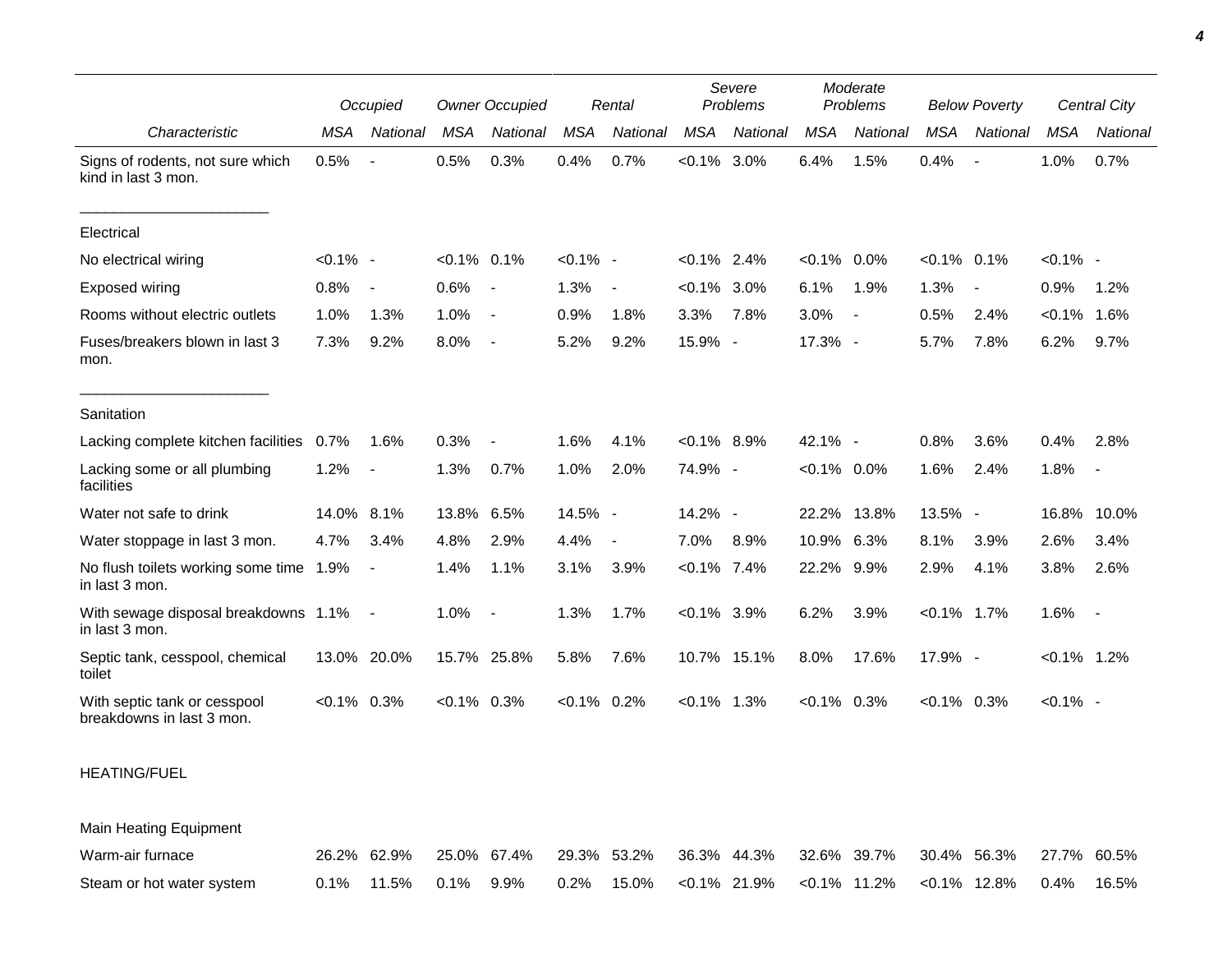|                                                         |                | Occupied                 |                | <b>Owner Occupied</b>    |                | Rental         |                | Severe<br>Problems |                | Moderate<br>Problems |                | <b>Below Poverty</b> |                | Central City |  |
|---------------------------------------------------------|----------------|--------------------------|----------------|--------------------------|----------------|----------------|----------------|--------------------|----------------|----------------------|----------------|----------------------|----------------|--------------|--|
| Characteristic                                          | <b>MSA</b>     | National                 | <b>MSA</b>     | National                 | <b>MSA</b>     | National       | <b>MSA</b>     | National           | <b>MSA</b>     | National             | <b>MSA</b>     | National             | <b>MSA</b>     | National     |  |
| Electric heat pump                                      | 65.9%          | 11.7%                    | 68.7%          | 12.6%                    | 58.5%          | 9.8%           | 38.2% 7.3%     |                    | 43.6%          | 4.5%                 | 51.2%          | 8.5%                 | 59.2%          | 8.5%         |  |
| Built-in electric units                                 | 1.4%           | 4.3%                     | 1.4%           | 2.8%                     | 1.5%           | 7.6%           | $< 0.1\%$ 5.2% |                    | 2.8%           | 5.1%                 | 2.0%           | 6.4%                 | 1.7%           | 3.8%         |  |
| Floor, wall, or other built-in hot air<br>without ducts | 1.7%           | 4.5%                     | 1.1%           | 2.7%                     | 3.5%           | 8.4%           | $< 0.1\%$ 7.8% |                    | $< 0.1\%$ 4.9% |                      | 4.8%           | 6.7%                 | 4.2%           | 6.4%         |  |
| Room heaters with flue                                  | 0.2%           | 1.0%                     | 0.1%           | 0.9%                     | 0.4%           | 1.3%           | $< 0.1\%$ 2.0% |                    | $< 0.1\%$      | $1.4\%$              | 0.8%           | 1.9%                 | 1.2%           | 0.7%         |  |
| Room heaters without flue                               | 0.1%           | 1.1%                     | 0.1%           | 1.0%                     | 0.2%           | 1.3%           | 3.4%           | $\blacksquare$     | 3.3%           | 28.7%                | 0.5%           | 2.5%                 | 0.5%           | 0.9%         |  |
| Portable electric heaters                               | 3.2%           | 0.9%                     | 2.7%           | 0.6%                     | 4.6%           | 1.7%           | 19.2% 3.6%     |                    | 11.2% 2.6%     |                      | 9.7%           | 1.8%                 | 4.7%           | 1.3%         |  |
| <b>Stoves</b>                                           | 0.1%           | 0.9%                     | 0.1%           | 1.0%                     | $< 0.1\%$ 0.4% |                | $<0.1\%$ 3.3%  |                    | $< 0.1\%$ 0.7% |                      | $< 0.1\%$      | 1.1%                 | $< 0.1\%$      | $< 0.1\%$    |  |
| Fireplace with inserts                                  | $< 0.1\%$      | 0.1%                     | $< 0.1\%$ 0.2% |                          | $< 0.1\%$ 0.1% |                | $< 0.1\%$ 0.1% |                    | $< 0.1\%$      | 0.1%                 | $< 0.1\%$      | 0.1%                 | $< 0.1\%$ 0.1% |              |  |
| Fireplace without inserts                               | 0.2%           | $\blacksquare$           | 0.3%           | $\sim$                   | $< 0.1\%$      | $< 0.1\%$      | 2.9%           | 0.2%               | $< 0.1\%$ 0.1% |                      | $< 0.1\%$      | $< 0.1\%$            | 0.4%           | $< 0.1\%$    |  |
| Other                                                   | 0.5%           | $\blacksquare$           | 0.2%           | $\overline{\phantom{a}}$ | 1.2%           | 0.5%           | $< 0.1\%$ 0.4% |                    | 6.4%           | 0.4%                 | 0.7%           | 0.9%                 | $< 0.1\%$ 0.5% |              |  |
| No heating equipment                                    | 0.4%           | $\overline{\phantom{a}}$ | 0.2%           | $\overline{\phantom{a}}$ | 0.7%           | $\blacksquare$ | $< 0.1\%$ 0.5% |                    | $< 0.1\%$      | 0.6%                 | $< 0.1\%$ 0.7% |                      | $< 0.1\%$ 0.7% |              |  |
| Cooking stove                                           | 0.1%           | $\overline{\phantom{a}}$ | 0.1%           | $\sim$ $-$               | $< 0.1\%$ 0.2% |                | $< 0.1\%$ 0.6% |                    | $< 0.1\%$ 0.1% |                      | $< 0.1\%$ 0.2% |                      | $< 0.1\%$ 0.2% |              |  |
| <b>Water Heating Fuel</b>                               |                |                          |                |                          |                |                |                |                    |                |                      |                |                      |                |              |  |
| Electricity                                             | 92.2%          | 40.0%                    | 91.4%          | 37.9%                    |                | 94.5% 44.5%    | 93.8%          | 35.9%              | 89.8%          | 39.9%                | 95.0%          | 45.9%                | 90.3% 29.6%    |              |  |
| Gas, LP/bottled gas                                     | 7.4%           | 55.2%                    | 8.1%           | 57.5%                    | 5.5%           | 50.1%          | 6.2%           | 53.7%              |                | 10.2% 55.7%          | 4.1%           | 49.5%                | 9.3%           | 64.4%        |  |
| Fuel oil                                                | $< 0.1\%$ 4.5% |                          | 0.1%           | 4.2%                     | $< 0.1\%$ 5.2% |                | $< 0.1\%$ 9.3% |                    | $< 0.1\%$ 4.2% |                      | $< 0.1\%$      | 4.5%                 | 0.4%           | 5.7%         |  |
| Kerosene or other liquid fuel                           | $< 0.1\%$ -    |                          | $< 0.1\%$ -    |                          | $< 0.1\%$ -    |                | $< 0.1\%$ 0.2% |                    | $< 0.1\%$ 0.1% |                      | $< 0.1\%$      | $< 0.1\%$            | $< 0.1\%$ -    |              |  |
| Other                                                   | 0.3%           | $\overline{\phantom{a}}$ | 0.5%           | $\overline{\phantom{a}}$ | $< 0.1\%$ 0.1% |                | $< 0.1\%$      | 0.9%               | $< 0.1\%$      | 0.1%                 | 0.8%           | 0.1%                 | $< 0.1\%$ 0.2% |              |  |
| Clothes Dryer(,000)                                     | 886            | 88,506                   | 724            | 71,443                   | 162            | 17,063         | 13             | 912                | 9              | 2,265                | 75             | 8,133                | 92             | 20,153       |  |
| Have Clothes Dryer                                      | 82.4% -        |                          | 92.5% -        |                          | 55.6% -        |                |                | 73.5% 50.5%        | 48.2% -        |                      | 60.9% -        |                      | 74.2% -        |              |  |
| Electricity                                             | 96.4% -        |                          | 96.1%          | 75.0%                    | 97.6% -        |                | 95.9%          | 75.6%              | 93.8% -        |                      | 96.8% -        |                      |                | 94.1% 73.4%  |  |
| Gas, LP gas (liquid propane)                            | 3.6%           | 22.8%                    | 3.9%           | 24.9%                    | 2.4%           | 14.1%          | 4.1%           | 24.1%              | 6.2%           | 15.7%                | 3.2%           | 16.6%                | 5.9%           | 26.6%        |  |
| Other                                                   | $< 0.1\%$ -    |                          | $< 0.1\%$ -    |                          | $< 0.1\%$ 0.1% |                | $< 0.1\%$ 0.3% |                    |                | $< 0.1\%$ $< 0.1\%$  | $< 0.1\%$ -    |                      | $< 0.1\%$ -    |              |  |

Heating Problems

\_\_\_\_\_\_\_\_\_\_\_\_\_\_\_\_\_\_\_\_\_\_\_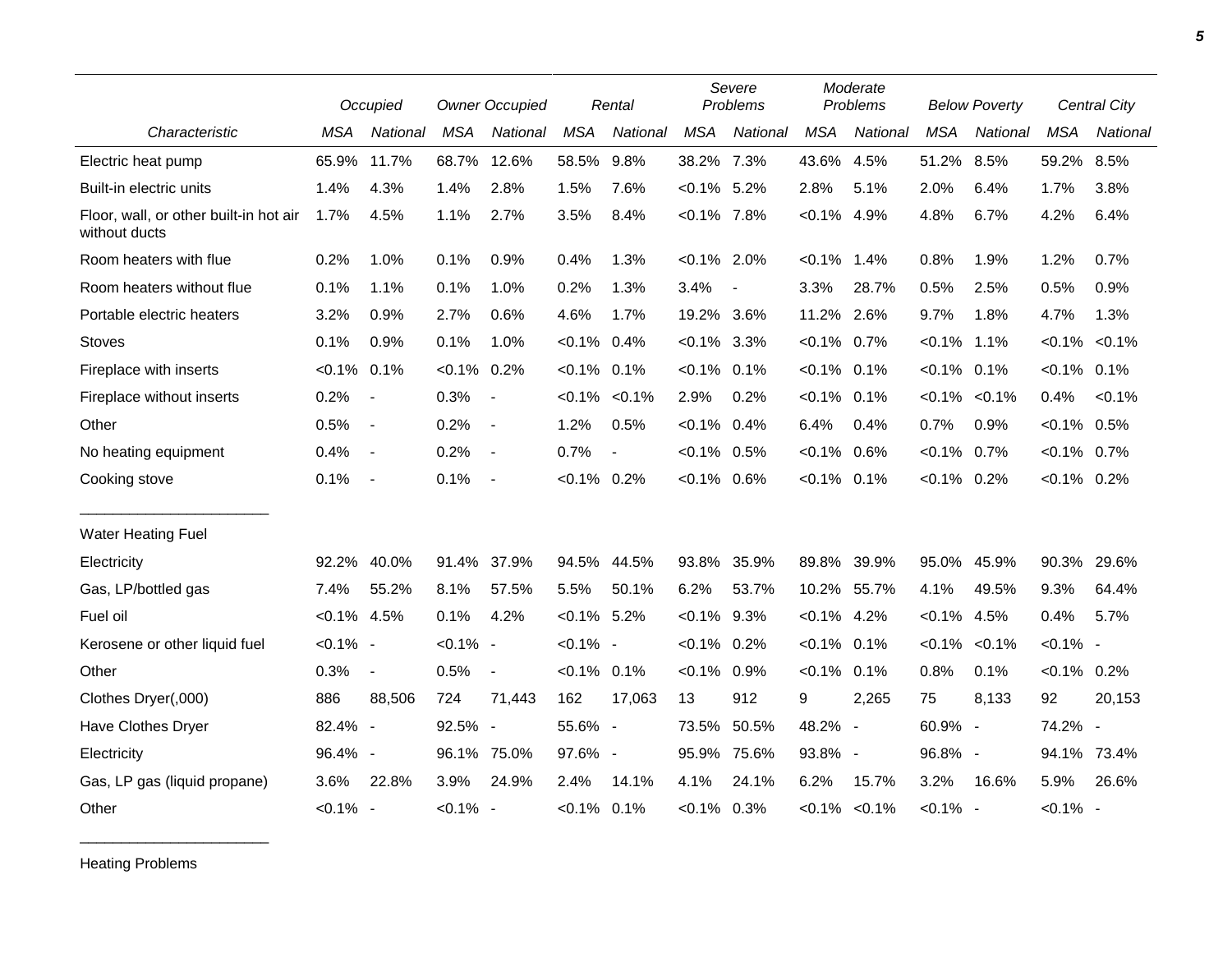|                                                        |                | Occupied                 |                | <b>Owner Occupied</b> |             | Rental                   |                 | Severe<br>Problems       |                | Moderate<br>Problems     |                | <b>Below Poverty</b>     |                | Central City   |  |
|--------------------------------------------------------|----------------|--------------------------|----------------|-----------------------|-------------|--------------------------|-----------------|--------------------------|----------------|--------------------------|----------------|--------------------------|----------------|----------------|--|
| Characteristic                                         | MSA            | National                 | <b>MSA</b>     | National              | <b>MSA</b>  | National                 | <b>MSA</b>      | National                 | <b>MSA</b>     | National                 | <b>MSA</b>     | National                 | <b>MSA</b>     | National       |  |
| Uncomfortably cold for 24 hours or<br>more last winter | 3.5%           | 8.8%                     | 3.3%           | 7.6%                  | 4.1%        | 11.7%                    | 25.1%           | 40.0%                    | 14.7%          | 18.9%                    | 3.9%           | 13.4%                    | 7.3%           | 9.5%           |  |
| Heating equipment breakdowns                           | 1.2%           | 2.4%                     | 1.2%           | 2.0%                  | 1.1%        | 3.3%                     | 25.1% -         |                          | 4.3%           | $\blacksquare$           | 1.4%           | 3.8%                     | 2.6%           | 3.1%           |  |
| Other causes                                           | 2.1%           | 5.9%                     | 2.0%           | 5.5%                  | 2.4%        | 7.0%                     | $< 0.1\%$ 11.4% |                          | 8.0%           | 13.9%                    | 2.2%           | 8.4%                     | 4.7%           | 5.8%           |  |
| Utility interruption                                   | 0.3%           | 2.4%                     | 0.3%           | 2.8%                  | 0.2%        | 1.7%                     | $< 0.1\%$ 2.3%  |                          | $< 0.1\%$ 2.4% |                          | 0.4%           | 1.9%                     | 0.5%           | 1.3%           |  |
| Inadequate heating capacity                            | 0.3%           | 1.0%                     | 0.3%           | 0.6%                  | 0.5%        | 2.0%                     | $< 0.1\%$ 4.5%  |                          | $< 0.1\%$ 4.1% |                          | 1.3%           | 2.0%                     | 0.9%           | 1.6%           |  |
| Inadequate insulation                                  | 0.1%           | 0.8%                     | 0.1%           | 0.5%                  | 0.2%        | 1.6%                     | $< 0.1\%$ 2.7%  |                          | $< 0.1\%$      | 3.8%                     | $< 0.1\%$      | 2.0%                     | 0.5%           | 1.1%           |  |
| Cost of heating                                        | 0.4%           | 0.9%                     | 0.3%           | 0.9%                  | 0.6%        | 0.8%                     | $< 0.1\%$ 1.4%  |                          | $< 0.1\%$ 2.8% |                          | $< 0.1\%$      | 1.6%                     | 1.4%           | 1.0%           |  |
| Other                                                  | 1.0%           | 1.4%                     | 1.1%           |                       | 0.9%        | 1.9%                     | $< 0.1\%$ 3.4%  |                          | 8.0%           | 3.7%                     | 0.4%           | 2.3%                     | 1.6%           |                |  |
| SELECTED PHYSICAL<br><b>PROBLEMS</b>                   |                |                          |                |                       |             |                          |                 |                          |                |                          |                |                          |                |                |  |
| Severe Physical Problems(,000)                         | 17             | 1,806                    | 13             | 729                   | 5           | 1,077                    | 17              | 1,806                    |                |                          | $\overline{c}$ | 469                      | 3              | 755            |  |
| Severe physical problems                               | 1.6%           | $\overline{\phantom{a}}$ | 1.6%           | 1.0%                  | 1.6%        | 3.1%                     | 100%            | $\overline{\phantom{a}}$ |                |                          | 2.0%           | 3.3%                     | 2.2%           | $\overline{a}$ |  |
| Plumbing                                               | 1.2%           | $\overline{\phantom{a}}$ | 1.3%           | 0.7%                  | 1.0%        | 2.0%                     | 74.9% -         |                          |                |                          | 1.6%           | 2.3%                     | 1.8%           | $\blacksquare$ |  |
| Heating                                                | 0.4%           | $\overline{\phantom{a}}$ | 0.3%           | $\blacksquare$        | 0.6%        | 0.9%                     | 25.1% -         |                          |                |                          | 0.4%           | 0.8%                     | 0.4%           |                |  |
| Electric                                               | $< 0.1\%$ -    |                          | $< 0.1\%$ 0.1% |                       | $< 0.1\%$ - |                          | $< 0.1\%$ 2.7%  |                          |                |                          | $< 0.1\%$      | 0.1%                     | $< 0.1\%$ -    |                |  |
| Hallways                                               | $< 0.1\%$ 0.0% |                          | $< 0.1\%$ 0.0% |                       | $<0.1\%$    | $0.0\%$                  | $< 0.1\%$ 0.0%  |                          |                |                          | $< 0.1\%$      | 0.0%                     | $< 0.1\%$ 0.0% |                |  |
| Upkeep                                                 | $< 0.1\%$ 0.1% |                          | $< 0.1\%$ -    |                       | $< 0.1\%$   | 0.2%                     | $< 0.1\%$ 4.3%  |                          |                |                          | $< 0.1\%$ 0.3% |                          | $< 0.1\%$ 0.1% |                |  |
| Moderate Physical Problems(,000)                       | 18             | 3,965                    | 6              | 1,565                 | 12          | 2,401                    |                 |                          | 18             | 3,965                    | 4              | 1,081                    | 3              | 1,549          |  |
| Moderate physical problems                             | 1.7%           | 3.6%                     | 0.8%           | 2.1%                  | 4.0%        | 6.9%                     |                 |                          | 100%           | $\overline{\phantom{a}}$ | 2.8%           | 7.6%                     | 2.1%           | 4.9%           |  |
| Plumbing                                               | 0.3%           |                          | 0.2%           |                       | 0.4%        |                          |                 |                          | 16.0% 4.7%     |                          | 0.4%           | $\overline{\phantom{a}}$ | 0.8%           | 0.2%           |  |
| Heating                                                | 0.1%           | 1.0%                     | $< 0.1\%$      | 1.0%                  | 0.2%        | 1.2%                     |                 |                          | 3.3%           | 28.7%                    | 0.5%           | 2.3%                     | $< 0.1\%$      | 0.8%           |  |
| Upkeep                                                 | 0.7%           | 1.4%                     | 0.3%           | $\blacksquare$        | 1.6%        | 3.7%                     |                 |                          | 42.1%          | $\sim$                   | 0.8%           | 3.0%                     | 0.4%           | 2.5%           |  |
| Hallways                                               | $< 0.1\%$      | $0.0\%$                  | $< 0.1\%$      | $0.0\%$               | $< 0.1\%$   | 0.0%                     |                 |                          | $< 0.1\%$ 0.0% |                          | $< 0.1\%$      | 0.0%                     | $< 0.1\%$ 0.0% |                |  |
| Kitchen                                                | 0.7%           | 1.1%                     | 0.2%           | 0.7%                  | 1.9%        | $\overline{\phantom{a}}$ |                 |                          | 41.5% 30.4%    |                          | 1.2%           | 2.3%                     | 1.3%           |                |  |

\_\_\_\_\_\_\_\_\_\_\_\_\_\_\_\_\_\_\_\_\_\_\_